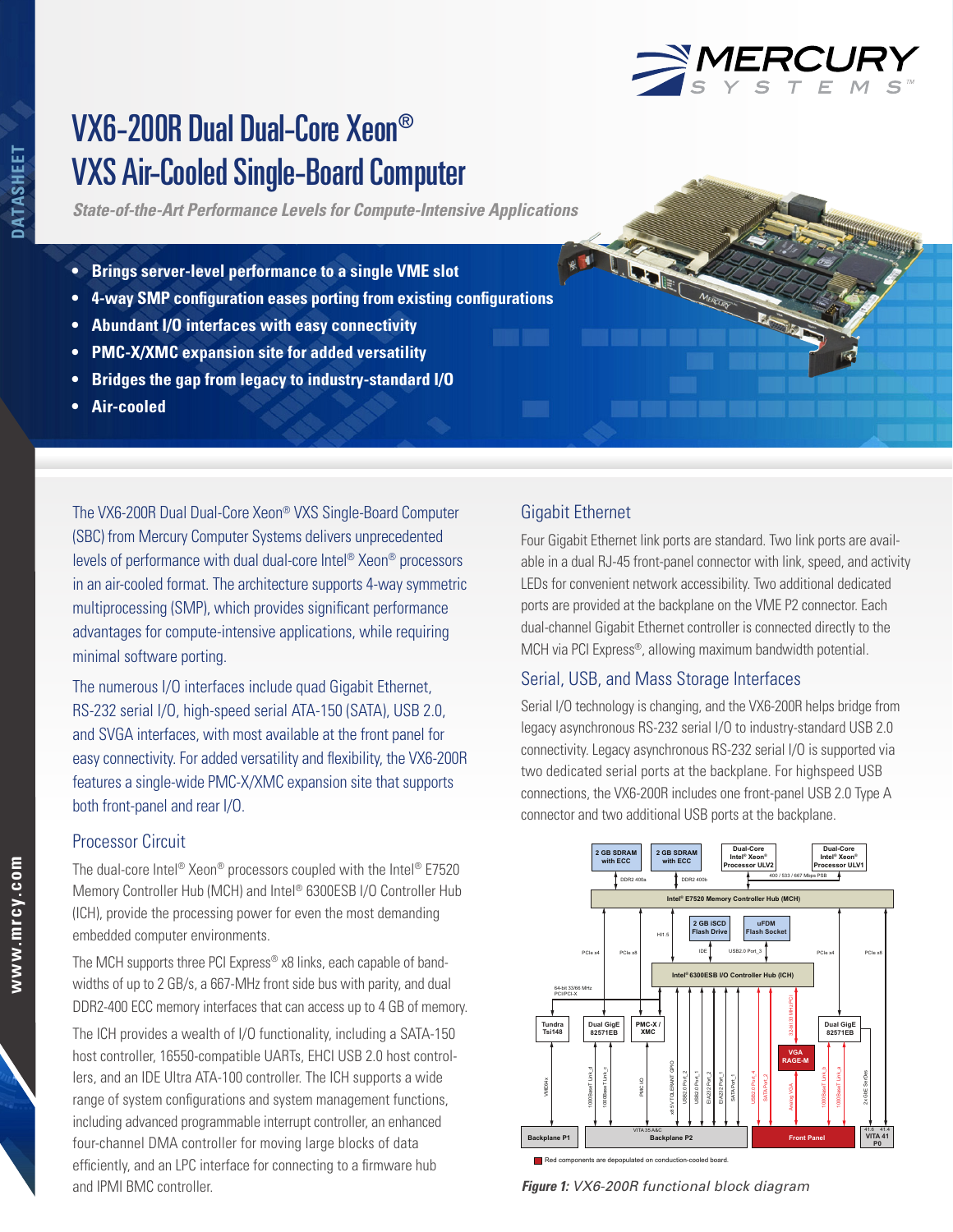One eSATA port from the ICH is available on the front panel, and another SATA port is routed to the VME P2 connector. The IDE iSCD is an embedded single-chip flash drive with a 2-GB capacity. For additional onboard mass storage, the USB socket is available for uFDM flash devices.

# Video

The VX6-200R supports optional SVGA video with an onboard ATI RAGE™ Mobility M graphics chip that has 4 MB of on-chip SDRAM. The RAGE Mobility supports 16.7 million colors with 2D/3D resolutions of up to 1280 x 1024. Analog video output is available at the front panel through an HD-15 connector.

# Software Support

The VX6-200R supports the following operating systems:

- Linux Fedora Core 7
- Windows® XP Professional
- Windows® Server 2003

# Specifications

#### **Dual-Core Intel® Xeon® Processors**

Two Dual-Core Intel® Xeon® processors ULV at 1.66 GHz

#### **Intel® E7520 Memory Controller Hub**

PCI Express (PCIe) Three x8 links Dual-channel memory interface 2 GB or 4 GB DDR2-400 Processor system bus interface 667 MHz

## **Intel® 6300ESB I/O Controller Hub**

16550-compatible UARTs Two USB 2.0 ports IDE port with 2-GB flash drive

**Firmware Hub**  BIOS™ storage (write-protected)

#### **Gigabit Ethernet**

Two Intel® 82571EB dual-port Gigabit Ethernet MAC/PHY chips Two link ports available at front panel (dual RJ-45 connector) Two link ports available at the P2 backplane

# **Serial RS-232 I/O**

Two asynchronous serial RS-232 port interfaces at P2 backplane

## **USB 2.0**

Single USB 2.0 Type A connector at front panel Two USB interfaces at P2 backplane USB uFDM flash device socket

#### **SATA**

eSATA connector at front panel Second SATA port at P2 backplane

# PMC-X/XMC Site

The face of expansion I/O cards is changing, and the VX6-200R is bridging the gap by supporting both traditional IEEE 1386/1386.1 64-bit PCI mezzanine cards (PMC-X) and the latest VITA 42.3 switched mezzanine cards (XMC) with PCI Express in one singlewide PMC-X/XMC site.

Switch fabric solutions are quickly increasing throughout the embedded computer industry, and the VX6-200R allows the system integrator to take advantage of this emerging technology today. XMC modules can more than double the bandwidth (2 GB/s each direction with 8 lanes) of traditional PMC modules (1 GB/s with PCI-X), while maintaining the flexibility of modular expansion. The PMC-X site supports both PCI-X and PCI running at up to 66 MHz.

# **GPIO**

8 GPIO pins available on the J2 backplane (5V tolerant)

## **SVGA Graphics (Air-Cooled Version)**

ATI RAGE Mobility M graphics with 4-MB on-chip SDRAM Resolutions up to 1280 x 1024 HD-15 VGA connector at front panel

# **PMC-X/XMC Site**

IEEE 1386/1386.1 PCI mezzanine card VITA 39 PMC with PCI-X running at up to 66 MHz VITA 42.3 XMC switched mezzanine card with PCI Express User I/O pins routed to J2 per VITA 35

### **Backplane Interface**

System controller or peripheral card operation through the backplane bridge VME64 Tundra® Tsi148™ PCI-to-VME bridge

#### **Dimensions**

| Form factor | 6U VME per VITA 41 |
|-------------|--------------------|
| Height      | 9.2 in (233 mm)    |
| Depth       | 6.3 in (160 mm)    |

# **Weight**

1.2 lb (0.544 kg) air-cooled

#### **Power Requirements**

5V, 3.3V Required from backplane